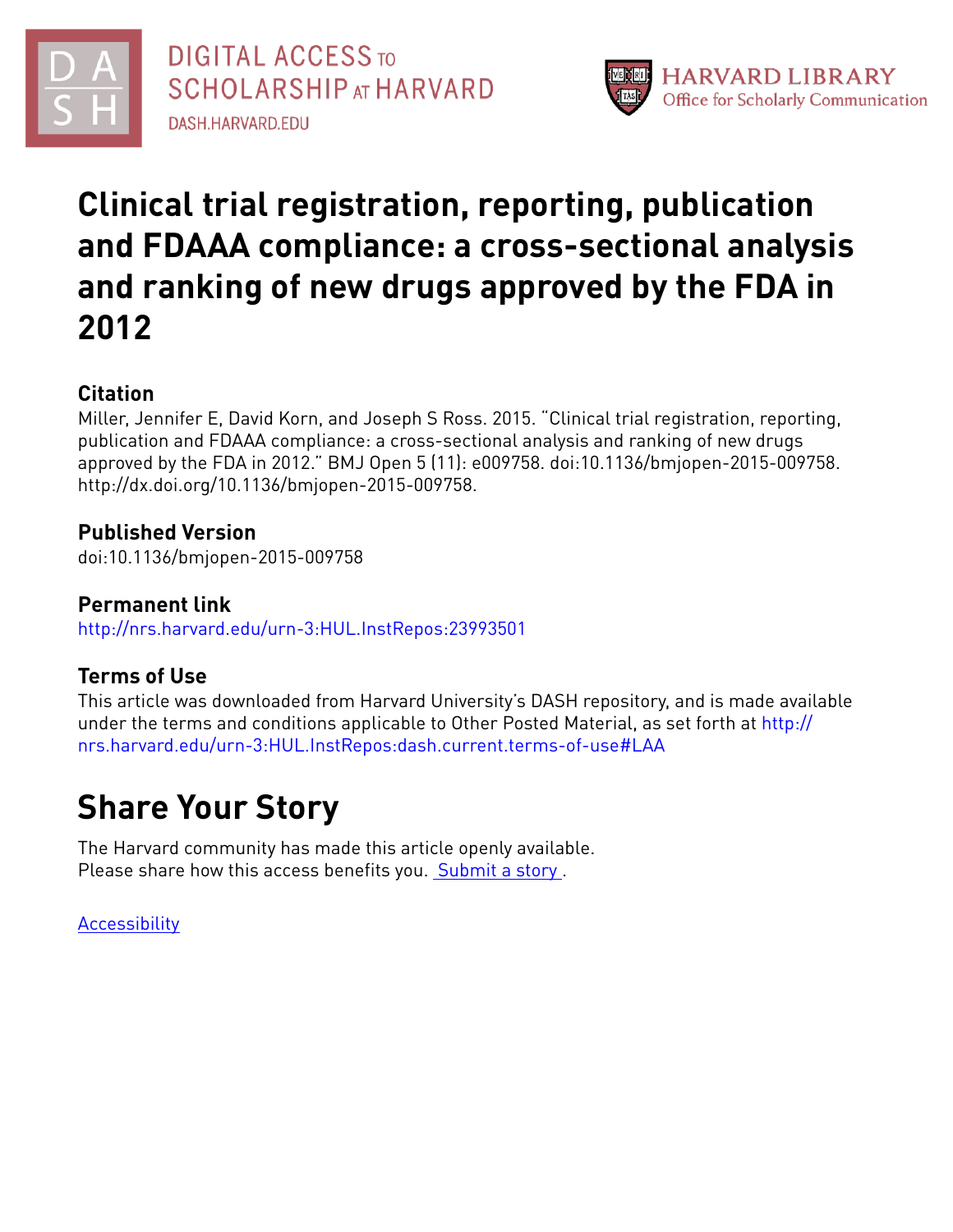# **BMJ Open Clinical trial registration, reporting,** publication and FDAAA compliance: a cross-sectional analysis and ranking of new drugs approved by the FDA in 2012

Jennifer E Miller,<sup>1</sup> David Korn,<sup>2</sup> Joseph S Ross<sup>3,4,5</sup>

## ABSTRACT

**Objective:** To evaluate clinical trial registration, reporting and publication rates for new drugs by: (1) legal requirements and (2) the ethical standard that all human subjects research should be publicly accessible to contribute to generalisable knowledge.

**Design:** Cross-sectional analysis of all clinical trials submitted to the Food and Drug Administration (FDA) for drugs approved in 2012, sponsored by large biopharmaceutical companies.

Data sources: Information from Drugs@FDA, ClinicalTrials.gov, MEDLINE-indexed journals and drug company communications.

Main outcome measures: Clinical trial registration and results reporting in ClinicalTrials.gov, publication in the medical literature, and compliance with the 2007 FDA Amendments Acts (FDAAA), analysed on the drug level.

**Results:** The FDA approved 15 drugs sponsored by 10 large companies in 2012. We identified 318 relevant trials involving 99 599 research participants. Per drug, a median of 57% (IQR 32–83%) of trials were registered, 20% (IQR 12–28%) reported results in ClinicalTrials.gov, 56% (IQR 41–83%) were published, and 65% (IQR 41–83%) were either published or reported results. Almost half of all reviewed drugs had at least one undisclosed phase II or III trial. Per drug, a median of 17% (IQR 8–20%) of trials supporting FDA approvals were subject to FDAAA mandated public disclosure; of these, a median of 67% (IQR 0–100%) were FDAAA-compliant. 68% of research participants (67 629 of 99 599) participated in FDAAA-subject trials, with 51% (33 405 of 67 629) enrolled in noncompliant trials. Transparency varied widely among companies.

**Conclusions:** Trial disclosures for new drugs remain below legal and ethics standards, with wide variation in practices among drugs and their sponsors. Best practices are emerging. 2 of our 10 reviewed companies disclosed all trials and complied with legal disclosure requirements for their 2012 approved drugs. Ranking new drugs on transparency criteria may improve compliance with legal and ethics standards and the quality of medical knowledge.

# Strengths and limitations of this study

- $\blacksquare$  This study uniquely analyses the transparency of clinical trial information for new drugs, whereas other studies analyse transparency on the trial level. It also debuts an innovative strategy for reforming areas of low transparency.
- This study uses Food and Drug Administration (FDA) databases as a key data source, because they characterise all clinical trials supporting new drug approvals. Prior studies evaluate the transparency of already registered trials in ClinicalTrials.gov, providing limited insights into the many unregistered studies.
- **EXECUTE:** This study takes a uniquely comprehensive approach, analysing five critical elements of transparency for trials of new drugs: (1) registration, (2) results reporting, (3) publication in a medical journal, (4) compliance with legal disclosure requirements and (5) adherence with the ethics standards enshrined in the Common Rule, Helsinki Declaration and elsewhere which state that all trials should be 'designed to develop or contribute to generalisable knowledge', that is, should be publicly accessible.
- $\blacksquare$  A main limitation for this study is the need to extend and repeat the analysis beyond the 15 drugs approved by the FDA in 2012 that were manufactured by large companies, to include drugs approved in other years and sponsored by other institutions. We are in the process of expanding the rankings to include drugs approved in other years as well as additional trial sponsors.

# **INTRODUCTION**

For decades, many clinical trials have been publicly inaccessible, raising ethics, medical practice and population health concerns. While recent transparency efforts have improved practices, a significant portion of both commercially and publicly funded trials and trial results still remain inaccessible,

To cite: Miller JE, Korn D, Ross JS. Clinical trial registration, reporting, publication and FDAAA compliance: a cross-sectional analysis and ranking of new drugs approved by the FDA in 2012. BMJ Open 2015;5: e009758. doi:10.1136/ bmjopen-2015-009758

▶ Prepublication history and additional material is available. To view please visit the journal [\(http://dx.doi.org/](http://dx.doi.org/10.1136/bmjopen-2015-009758) [10.1136/bmjopen-2015-](http://dx.doi.org/10.1136/bmjopen-2015-009758) [009758\)](http://dx.doi.org/10.1136/bmjopen-2015-009758).

Received 19 August 2015 Revised 14 October 2015 Accepted 16 October 2015



For numbered affiliations see end of article.

Correspondence to Dr Jennifer E Miller; jennifer.miller@nyumc.org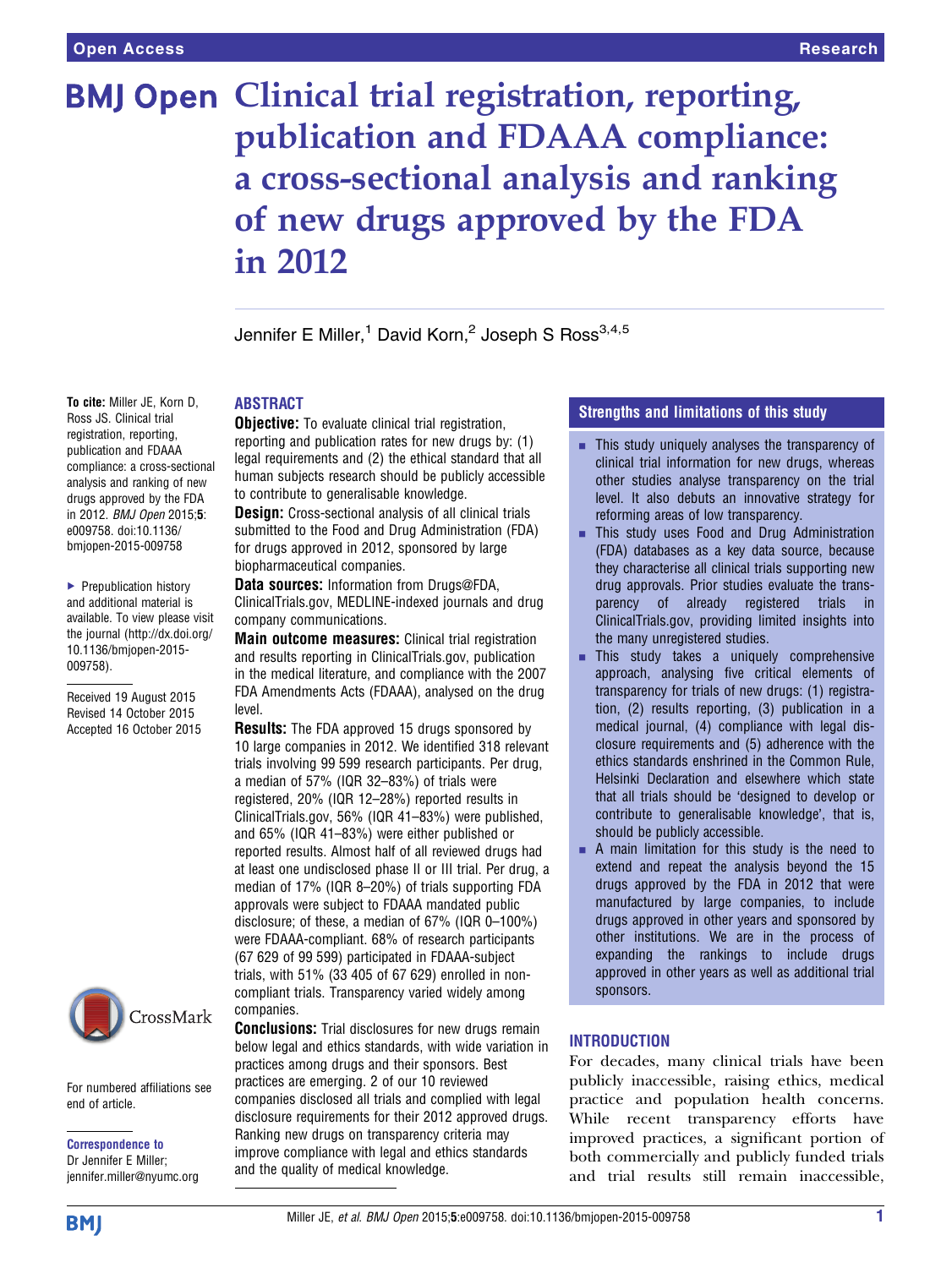because they are unregistered and their results are unreported in trial registries, $\frac{1}{2}$  or they are never published in the medical literature.<sup>34</sup>

Studies have shown that roughly 30–50% of clinical trials remain unpublished, often years after their completion, $5\,6\,$  and most fail to meet baseline legal disclosure requirements, such as those established in the 2007 US Food and Drug Administration Amendments Act  $(FDAAA)$ .<sup>[7](#page-8-0)</sup> Moreover, studies that are published by sponsors, journals and researchers tend to show favourable or statistically significant results. $8-11$  $8-11$  This selective trial dissemination can distort the medical evidence and challenge physicians, prescription guideline writers, payers and formulary decision-makers' abilities to recommend and provide the right drugs for the right patients. It also represents a violation of the rights of human research subjects, as experimenting on humans is largely justified by its potential to contribute to generalisable knowledge (as stated in the 1981 US Common Rule). Furthermore, transparency may be essential to ensuring the integrity and trustworthiness of the clinical research enterprise.

Despite numerous major reform strategies, the transparency problem persists, raising questions of what more can be done. Efforts include the 1997 US Food and Drug Administration Modernization Act requiring the registration of drug trials for serious or life-threatening conditions, FDAAA requiring that select trials be registered and publicly report results, and the 2008 World Medical Association guidelines identifying trial registration and results reporting as an ethical obligation in the Declaration of Helsinki. The International Committee of Medical Journal Editors, Institute of Medicine, individual drug companies and their trade associations, the European Medicines Agency, WHO and Bill and Melinda Gates Foundation have also made efforts to improve transparency in clinical research. Recently, both the Department of Health and Human Services and National Institutes of Health (NIH) called for public comment on two new proposals to further expand access to clinical trial information. The DHHS proposal would substantially expand the scope of registration and results reporting requirements under FDAAA.[12 13](#page-8-0) The NIH proposal would require registration and results reporting for all NIH funded clinical trials, including phase I trials. $^{14}$  $^{14}$  $^{14}$ 

To help understand the efficacy of these transparency efforts for new drugs and how to improve them, this paper examines whether clinical trials for drugs approved by the FDA in 2012, which were sponsored by large companies, were registered, reported, published in the medical literature and complied with legal transparency requirements established in FDAAA.

This study and approach are novel for at least five reasons. First, we evaluated the transparency around individual new drugs. Previous studies generally evaluate transparency on the trial level. We thought evaluating on the drug level could help make the transparency problem more understandable and proximate for stakeholders who consume, prescribe, reimburse, stockpile or

otherwise regulate medicines and vaccines. Moreover, drug level transparency evaluations are critical to improving clinical practice. When a new drug enters the market, the trials we evaluated in our rating system contain the safety and efficacy profile for that drug, and all, or nearly all, available evidence to inform clinical practice.

Second, we used FDA approval packages as a key data source, because they characterise all clinical trials supporting new drug approvals. Prior studies evaluate the transparency of already registered trials in ClinicalTrials. gov, which provide limited insights into the many unregistered studies. Third, we focused on large companies because, as a group, they sponsor a significant portion of the trials conducted annually and the majority of new drug applications (NDAs) submitted to the FDA. Also, they were expected to have the infrastructure to comply with regulatory and ethics standards. Thus, we likely captured a best-case scenario. Fourth, we evaluated transparency on both legal and ethics standards, providing a uniquely comprehensive overview. Lastly, we introduce an innovative strategy to improve the state of transparency for drugs: an annual transparency scorecard that audits and ranks all new medicines and vaccines.

# **METHODS**

#### Data sources

We used data collected from Drugs@FDA, a publicly accessible database containing records of FDA drug regulatory decisions, including drug approvals and medical and scientific reviews of approved drugs; ClinicalTrials.gov, a clinical trial registry and database maintained by the National Library of Medicine (NLM) at the NIH; MEDLINE-indexed journals (accessed through PubMed); information from the NLM to identify certificates of delay (provided by Tse T to Anderson M: personal communication); information from large companies that had new drugs approved by the FDA in 2012; and pharmaceutical company press releases. The databases were accessed several times between October 2013 and April 2014.

#### Study samples

#### Drugs

New drugs approved by the FDA in the calendar and fiscal year of 2012 were identified from FDA reports,<sup>[15 16](#page-8-0)</sup> and included innovative and novel drugs and new molecular entities (NMEs), henceforth referred to simply as 'drugs'. We restricted the total number of drugs to those that were sponsored by large biotechnology and pharmaceutical companies, defined as the 20 institutions with the highest market capitalisations in  $2012$ .<sup>[17](#page-8-0)</sup>

#### Clinical trials

All trials conducted to gain FDA approval in 2012 for each drug

Each drug's 2012 FDA approval package was located in the Drugs@FDA database. We reviewed all pages of a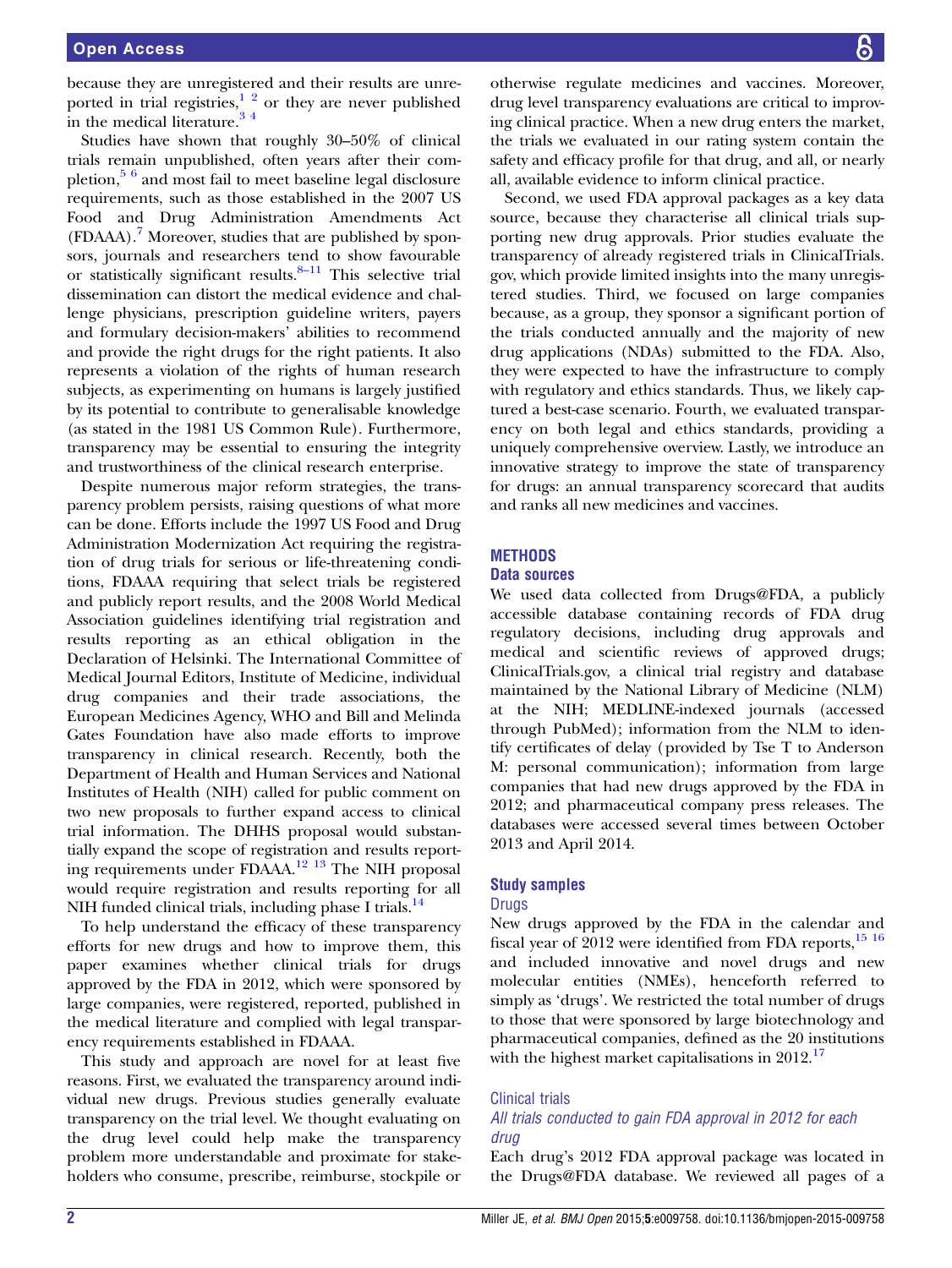drug's summary review, Medical Review(s), Chemistry Review(s), Pharmacology Review(s), Statistical Review(s), Clinical Pharmacology Biopharmaceutics Review(s), Risk Assessment and Risk Mitigation Review(s), and other reviews to create a list of every clinical trial reviewed by the FDA to approve each drug. Where possible, the basic characteristics of each trial were catalogued, including the organisational identification number, phase, study population, number of research participants, primary end point(s), study start and completion date(s), location, and description of the treatment (eg, dosage and comparators), participants received in the various arms, and whether the trial was controlled and/ or interventional. We excluded any trials that were terminated without enrolment of participants, still ongoing or not at least 1 year past their primary completion date by our study cut-off date of 1 February 2014.

# FDAAA applicable trials for each drug

We narrowed the 'all trials' sample to only those subject to mandatory registration and reporting requirements under FDAAA, that is, generally, 'controlled clinical investigation(s), other than a phase I clinical investigation, of a drug subject to section 505 of the Federal Food, Drug, and Cosmetic Act or to section 351 of this Act'.<sup>[18](#page-8-0)</sup> These trials should have 'either initiated after 27 September 2007, or initiated on or before that date and were still ongoing as of 26 December 2007', and meet one of the following conditions:

- A. The trial has one or more sites in the USA,
- B. The trial is conducted under an FDA investigational new drug application (IND), or
- C. The trial involves a drug or biological that is manufactured in the USA or its territories and is exported for research.<sup>[19](#page-8-0)</sup>

Because of conflicting understandings on the reach of FDAAA, we created two sample pools of FDAAA-subject trials, one for controlled and one for interventional trials. Trials with unknown phases or that were listed as phase I/II in at least two primary data sources were excluded from the FDAAA analysis (n=1).

#### Main outcome measures

# Determining transparency according to the ethics standard that all trial results should be publicly accessible

We ascertained in ClinicalTrials.gov whether each identified trial from the FDA approval packages of each drug (the 'all trials' study sample) was registered and reported results. Search terms to locate and match trials included the trial's organisational identification number (org ID), product name, number of trial participants and other trial characteristics captured from the approval packages. Once identified, we abstracted the National Clinical Trial number (NCT number), number of research participants enrolled in the various treatment arms, description of the treatment (eg, dosage and comparators), whether the trial was controlled and/or interventional, primary outcome measurements, trial start date,

registration date, primary completion date (date the last participant was examined and data for the primary outcome measure collected) and any links to clinical study reports. Any clinical trial(s) with results received by ClinicalTrials.gov on or before 1 February 2014 was deemed to have results publicly available. This study cut-off date was chosen to provide at least 13 months for trial results disclosure post-FDA approval of a drug.

Second, using search terms that included the branded drug name or active ingredient and trial indication, we determined from PubMed whether individual trials for each drug were published in a MEDLINE-indexed journal, on or before our cut-off date. We then matched at least two of the following characteristics—the NCT number or organisational trial identification number, number of enrolled research participants, descriptions of the treatment (eg, dosage and comparators) and/or primary outcome measurements—in the publication with what was in ClinicalTrials.gov or the Drugs@FDA databases. We also reviewed papers listed on ClinicalTrials.gov for registered trials and used the same matching criteria. Papers summarising and reviewing multiple phase I trial results in a single publication, although rare, were counted.

# Determining transparency according to FDAAA legal requirements

We reviewed whether FDAAA applicable trials (for both the 'controlled' and 'interventional' samples) had timely registration and reporting as defined by FDAAA. Registration (which in our case are trials for approved drugs), in general, should occur within 21 days after enrolling the first participant. Results should be reported, generally, no later than 12 months after the trial's primary completion date, in ClinicalTrials.gov, although results submissions can be delayed by submitting certificates to the NIH (see online supplementary appendices 1 and 2). If a trial met FDAAA requirements for both registration and disclosure of results, it was counted as compliant with legal requirements.

## Validation

Data were extracted by at least two research assistants (working independently and blinded to each other's work), with discrepancies resolved through discussion and consensus (see Acknowledgments for a list of research assistants). Our final data sets for each drug were sent to each NDA company sponsor to verify the accuracy and completeness of our extracted information. Data and input received from companies (response rate was 100%) were verified by public data sources.

## Statistical analysis

We used descriptive statistics to calculate the median number of clinical trials per drug that were registered and reported results in ClinicalTrials.gov, were published in a MEDLINE-indexed journal, and were publicly accessible. Public accessibility of a trial was defined as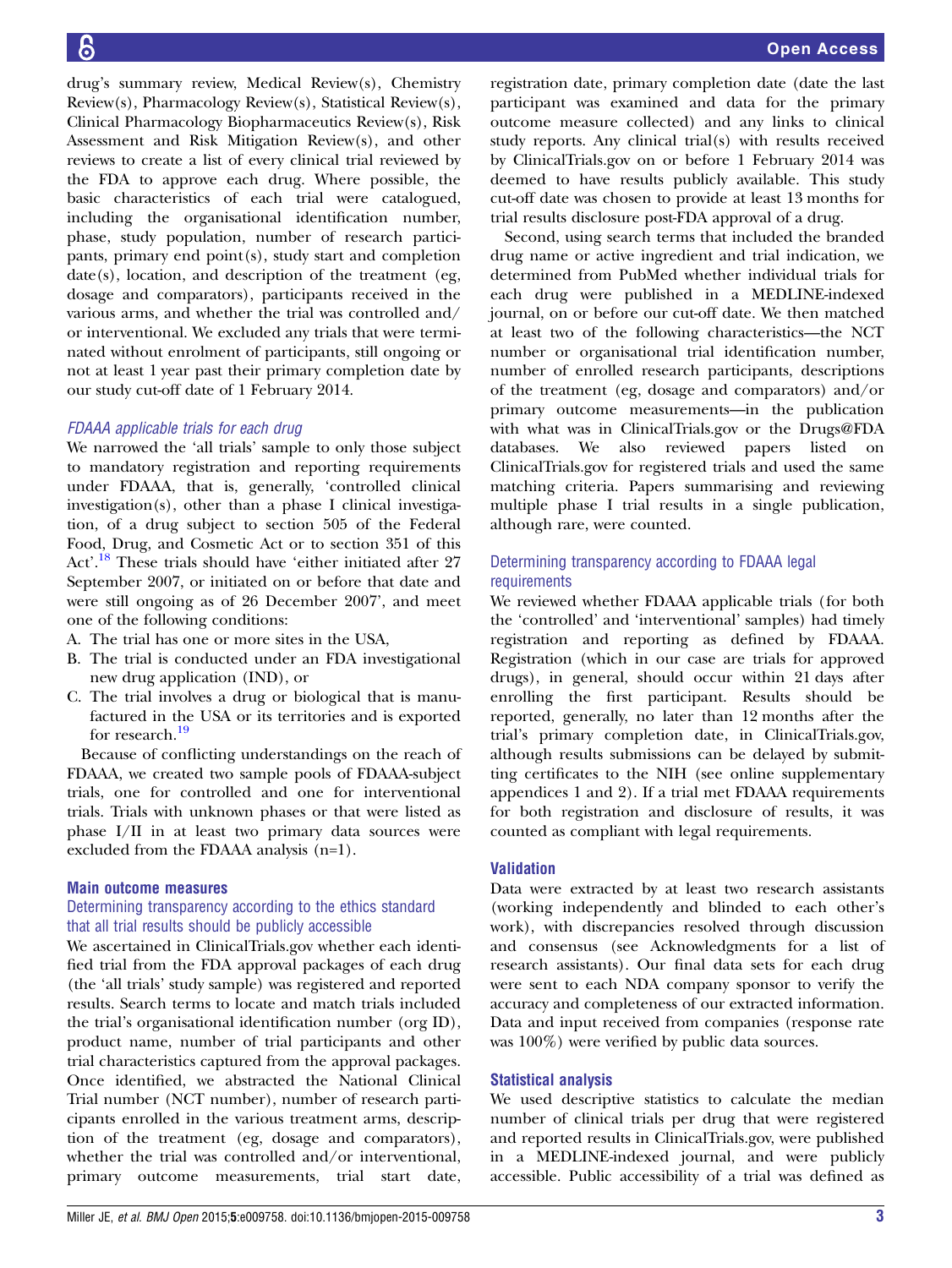being either reported in Clinicaltrials.gov or published in a MEDLINE-indexed journal. We also used descriptive statistics to calculate the median number of clinical trials per drug subject to FDAAA that were in compliance with the statute. All data were collected and analysed in Microsoft Excel V.2013 (Redmond, Washington, USA).

#### RESULTS

In 2012, the FDA approved 39 novel new medicines, known as NMEs, and 35 novel drugs. Combining these lists, the FDA approved a total of 48 new drug entities, 15 of which were sponsored by 10 large pharmaceutical or biotechnology companies with market capitalisations valued over \$19 billion. A total of 342 trials were conducted to gain regulatory approval of the 15 drugs, 24 of which were excluded from our analysis, leaving 318 trials involving 99 599 participants relevant to our study, a median of 17 trials per drug (see [table 1\)](#page-5-0).

### Transparency evaluated by the ethics standard that all trial results should be publicly accessible

The median proportion, per drug, of publicly registered trials was 57% (IQR 32–83%), of trials reporting results in ClinicalTrials.gov, 20% (IQR 12–28%), and of published trials, 56% (IQR 41–83%; see [table 1\)](#page-5-0). A median of 65% (IQR 41–83%) of clinical trial results were publicly available, that is, the results were either reported in ClinicalTrials.gov or published in the medical literature, but with considerable variation (see [table 1](#page-5-0)). Importantly, among trials that reported results in ClinicalTrials.gov, a median of 100% (IQR 86–100%) were also published.

Among the 35% of trials, per drug, with results unavailable in either the medical literature or ClinicalTrials.gov, a median of 91% (IQR 60–100%) were phase I, 0% were phase II (IQR 0–15%), 0% were phase III trials (IQR  $0-2\%$ ) and  $0\%$  were of unknown phase. Among the 15 drugs, 20% had at least one publicly unavailable phase III trial, 27% had at least one undisclosed phase II trial and 47% one of either. In total, 5566 research participants (of the 99 599 total participants) participated in publicly undisclosed trials for these 15 drugs.

Public availability of clinical trial information varied widely by company, and sometimes within companies for those with multiple drugs approved in 2012 [\(table 1\)](#page-5-0). For example, 3 of the 10 companies (GSK, J&J and Pfizer) publicly disclosed all clinical trial results for at least one of their reviewed drugs, whereas the lowest scoring company, Gilead, disclosed 21% (7 of 34) of the trial results for its HIV medicine Stribild.

### Transparency evaluated by FDAAA legal requirements

The legal requirements enshrined in FDAAA [\(table 2](#page-6-0)) offer at least two potential interpretations for what constitutes an applicable clinical trial: controlled and interventional trials. Applying the 'controlled' definition, a median of 17% (IQR 8–20%) of trials per drug were

subject to legal disclosure requirements, hereafter referred to as 'applicable trials' .A median of 100% (IQR 93–100%) of these trials met registration requirements, whereas 67% (IQR 0–100%) met reporting requirements. Overall, per drug, a median of 67% (IQR 0–100%) of applicable trials fully complied with the law (see [table 2\)](#page-6-0), with considerable variation. Sixty-eight per cent of research participants (67 629 of 99 599) participated in FDAAA-subject trials, with 51% of them (33 405 of 67 629) enrolled in non-compliant trials. Six of the 10 reviewed companies showed 100% compliance with the law for at least one drug. However, an almost equal number, 5 of 10, had at least one drug that was 0% compliant.

Applying the 'interventional' definition, a median of 19% (IQR 15–29%) of trials, per drug, were subject to legal disclosure requirements under FDAAA. A median of 100% (IQR 93–100%) of these trials met registration requirements, whereas 71% (IQR 0–100%) met reporting requirements. Overall, a median, per drug, of 71% (IQR 0–100%) of applicable trials complied with FDAAA (see [table 2](#page-6-0)). Sixty-nine per cent of research participants (68 703 of 99 599) participated FDAAA-subject trials, with 51% of them (33 786 of 68 703) enrolled in non-compliant trials. Five of the 10 reviewed companies had at least one drug that showed 100% compliance with FDAAA. The same number of companies (5 of 10) had at least one drug that was 0% compliant.

#### **DISCUSSION**

Medical practice remains largely an empirical discipline, highly dependent for its advancement on the complete and accurate sharing of information. Nowhere is this truer than in the reporting of clinical trials, in particular those that support the efficacy and safety of new medicines. The purpose of this study was to review all new drugs approved by the FDA in 2012 that were sponsored by large companies, identifying all clinical trials that supported their approval and determining whether the trials were publicly registered and had trial results reported in ClinicalTrials.gov, were published in the medical literature within at least 13 months of FDA approval, and complied with federal disclosure laws. While nearly two-thirds of clinical trials, per drug, were publicly disclosed, there was wide variation among drugs and companies. At first approximation, it may seem difficult to understand failures to comply with federal law, now 8 years old, whose origins track back to 1997, and even more difficult to understand failures to meet the over-riding ethics obligation that human research be designed to contribute to generalisable knowledge.

#### Transparency by legal standards

There are at least three reasons why compliance with current disclosure laws might be suboptimal. First, legal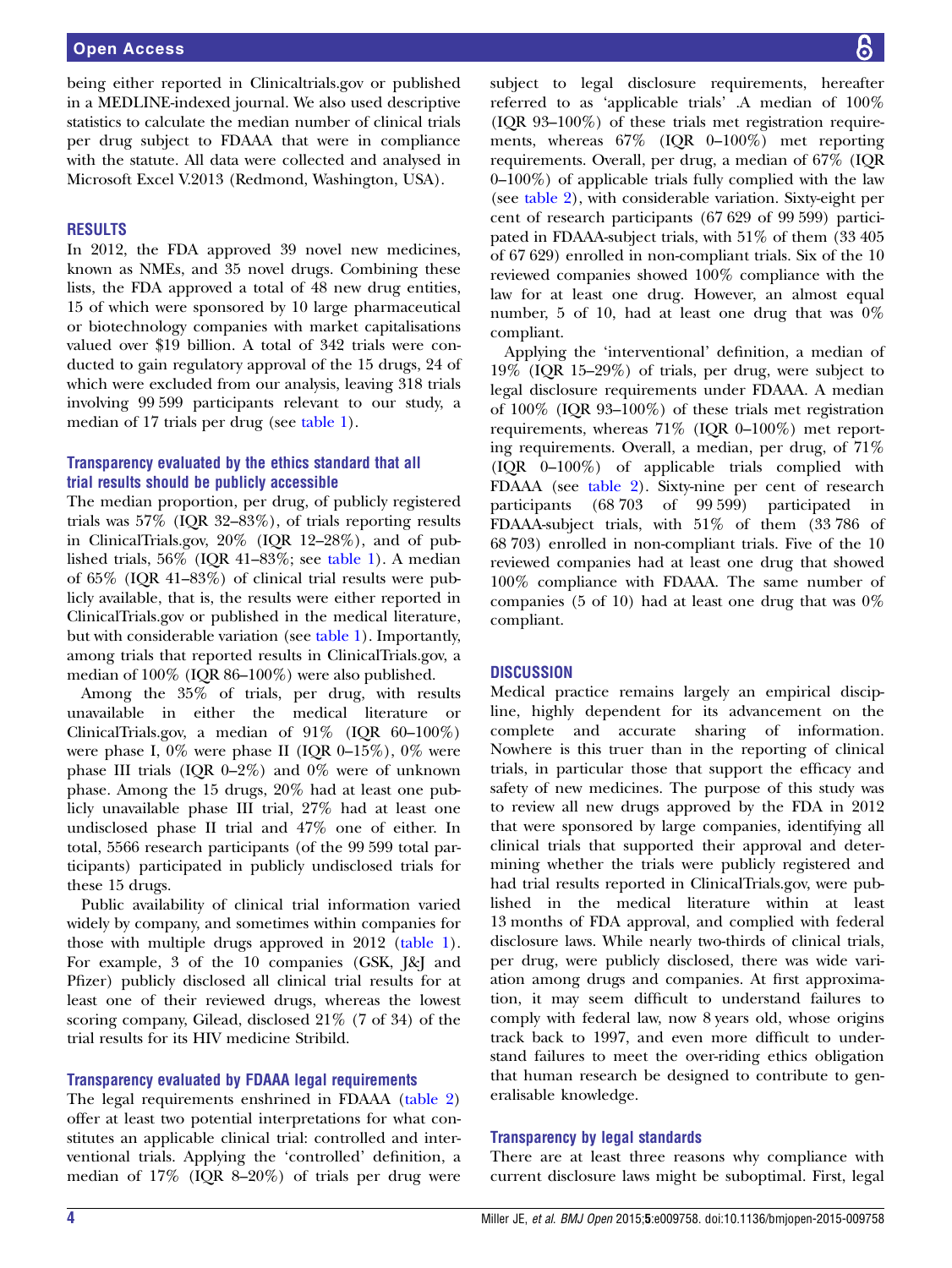| B7V 0 09758 com/1002788 doit10.1136/bminder-2015-009788 |  |
|---------------------------------------------------------|--|
|                                                         |  |
|                                                         |  |
|                                                         |  |
|                                                         |  |
|                                                         |  |
|                                                         |  |
|                                                         |  |
|                                                         |  |
|                                                         |  |

<span id="page-5-0"></span>Miller JE,

et al.

Table 1 Transparency Index: ranking of new drugs according to the ethics standard that all trial results should be publicly available to contribute to generalisable knowledge

| Drug*            | Company                      | <b>Indication</b>            | <b>Number of trials</b><br>analysed from FDA*<br>approval package | Percentage of<br>trials registered | Percentage of<br>trials reported | Percentage of<br>trials published | <b>Percentage of trial results</b><br>that are publicly available<br>(reported or published) |
|------------------|------------------------------|------------------------------|-------------------------------------------------------------------|------------------------------------|----------------------------------|-----------------------------------|----------------------------------------------------------------------------------------------|
| <b>Stribild</b>  | Gilead                       | <b>HIV</b>                   | 34                                                                | 24                                 | 9                                | 21                                | 21                                                                                           |
| Aubagio          | Sanofi                       | Multiple sclerosis           | 32                                                                | 34                                 | 19                               | 16                                | 22                                                                                           |
| Elelyso          | <b>Pfizer &amp; Protalix</b> | Gaucher disease              | 5                                                                 | 100                                | 20                               | 40                                | 40                                                                                           |
| Zaltrap          | Sanofi                       | Colorectal cancer            | 30                                                                | 40                                 | 30                               | 37                                | 40                                                                                           |
| <b>Stivarga</b>  | <b>Bayer</b>                 | Colorectal cancer            | 12                                                                | 75                                 | 17                               | 42                                | 42                                                                                           |
| <b>Eliquis</b>   | <b>BMS</b>                   | Anticoagulant                | 39                                                                | 26                                 | 10                               | 44                                | 44                                                                                           |
| Zioptan          | Merck & Santen               | Eye pressure, glaucoma       | 16                                                                | 25                                 | 13                               | 44                                | 44                                                                                           |
| Xeljanz          | Pfizer                       | <b>Rheumatoid arthritis</b>  | 34                                                                | 82                                 | 53                               | 56                                | 65                                                                                           |
| <b>Bosulif</b>   | Pfizer                       | Leukaemia                    | 17                                                                | 100                                | 24                               | 71                                | 71                                                                                           |
| Perjeta          | Genentech/Roche              | <b>Breast cancer</b>         | 12                                                                | 50                                 | 8                                | 75                                | 75                                                                                           |
| Signifor         | <b>Novartis</b>              | Cushing's disease            | 17                                                                | 29                                 | 12                               | 82                                | 82                                                                                           |
| Erivedge         | Genentech/Roche              | Basal cell carcinoma         | 12                                                                | 83                                 | 25                               | 83                                | 83                                                                                           |
| Inlyta           | Pfizer                       | Renal cell carcinoma         | 28                                                                | 61                                 | 46                               | 100                               | 100                                                                                          |
| Sirturo          | Janssen (J&J)                | Tuberculosis                 | 14                                                                | 57                                 | 21                               | 93                                | 100                                                                                          |
| <b>MenHibrix</b> | <b>GSK</b>                   | Meningitis vaccine, children | 16                                                                | 100                                | 100                              | 100                               | 100                                                                                          |
| <b>Median</b>    |                              |                              | 17                                                                | 57                                 | 20                               | 56                                | 65                                                                                           |
| <b>IQR</b>       |                              |                              | $13 - 31$                                                         | $32 - 83$                          | $12 - 28$                        | $41 - 83$                         | $41 - 83$                                                                                    |

\*For <sup>a</sup> list of the active ingredients for these drugs (see online supplementary appendix 2).

 $\bigodot$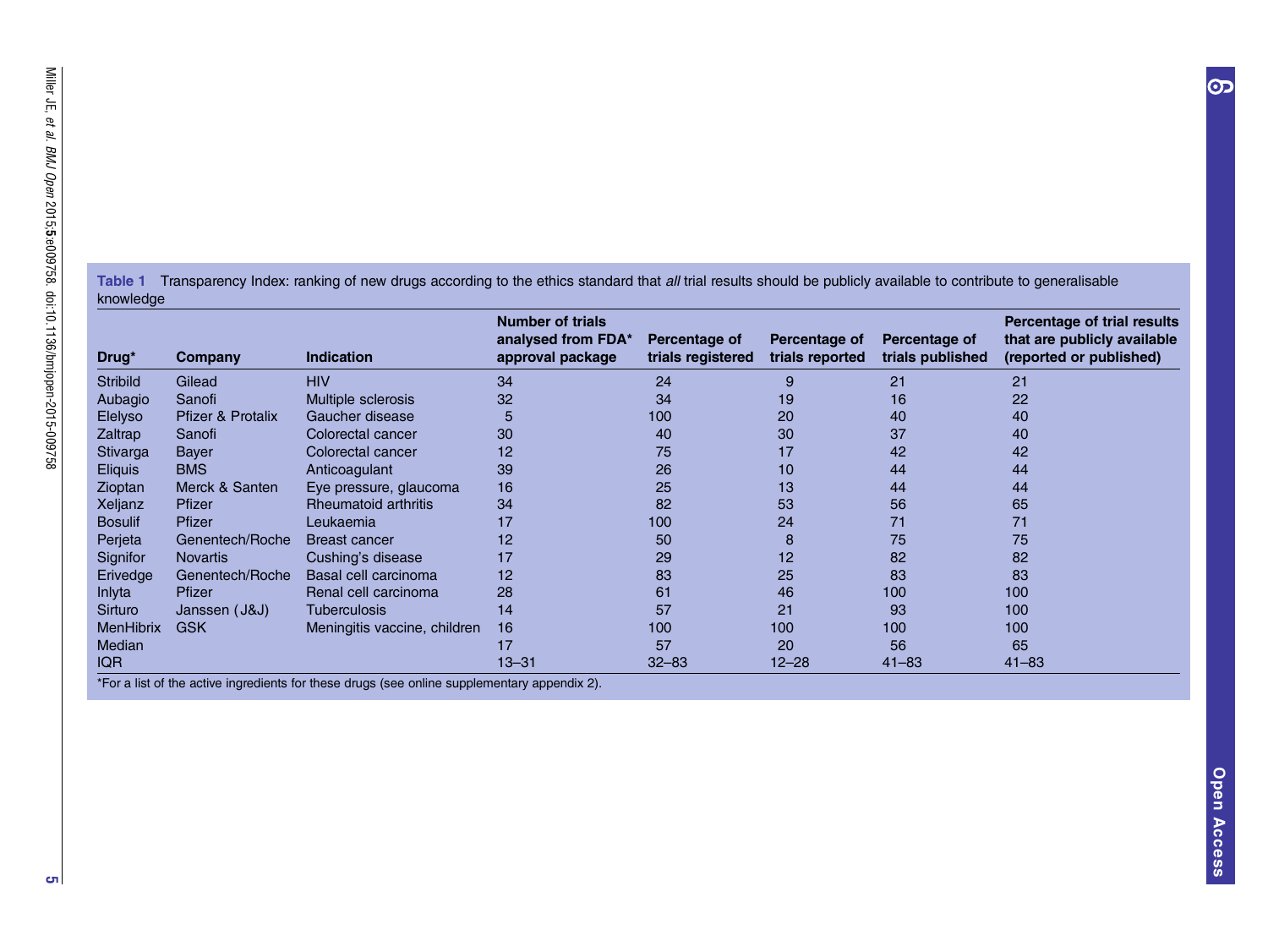<span id="page-6-0"></span>Table 2 Legal Compliance Index: ranking of new drugs according to their compliance with disclosure requirements under the Food and Drug Administration Amendments Acts (FDAAA)

|                 |                        |                              | <b>FDAAA</b> definition 1: 'controlled' trials |                                  |                               | <b>FDAAA definition 2: 'interventional' trials</b> |                                          |                                         |                                      |                                      |
|-----------------|------------------------|------------------------------|------------------------------------------------|----------------------------------|-------------------------------|----------------------------------------------------|------------------------------------------|-----------------------------------------|--------------------------------------|--------------------------------------|
| Drug*           | Company                | <b>Indication</b>            | No. trials<br>subject to<br><b>FDAAA</b>       | Timely<br>registration<br>$(\%)$ | Timely<br>reporting<br>$(\%)$ | <b>FDAAA</b><br>compliance<br>$(\%)$               | No. trials<br>subject to<br><b>FDAAA</b> | <b>Timely</b><br>registration<br>$(\%)$ | <b>Timely</b><br>reporting<br>$(\%)$ | <b>FDAAA</b><br>compliance<br>$(\%)$ |
| Elelyso         | <b>Pfizer/Protalix</b> | Gaucher disease              |                                                | 100                              | $\Omega$                      | 0                                                  | 3                                        | 100                                     | 0                                    | $\Omega$                             |
| <b>Stivarga</b> | <b>Bayer</b>           | Colorectal cancer            |                                                | 100                              | 0                             | 0                                                  | 2                                        | 100                                     |                                      |                                      |
| Perjeta         | Genentech/Roche        | <b>Breast cancer</b>         |                                                | 50                               |                               | 0                                                  | 2                                        | 50                                      |                                      |                                      |
| Signifor        | <b>Novartis</b>        | Cushing's disease            |                                                | 100                              |                               | 0                                                  | 2                                        | 100                                     |                                      |                                      |
| Erivedge        | Genentech/Roche        | Basal cell carcinoma         |                                                | 100                              |                               | 0                                                  | 3                                        | 100                                     | $\Omega$                             | 0                                    |
| Zioptan         | Merck/Santen           | Eye-pressure, glaucoma       |                                                | 17                               | 17                            | 17                                                 |                                          | 29                                      | 14                                   | 14                                   |
| <b>Eliquis</b>  | <b>BMS</b>             | Anticoagulant                | 6                                              | 83                               | 33                            | 33                                                 | 6                                        | 83                                      | 33                                   | 33                                   |
| Aubagio         | Sanofi                 | Multiple sclerosis           |                                                | 86                               | 71                            | 71                                                 |                                          | 86                                      | 71                                   | 71                                   |
| Zaltrap         | Sanofi                 | Colorectal cancer            | 6                                              | 100                              | 67                            | 67                                                 | 9                                        | 100                                     | 78                                   | 78                                   |
| Inlyta          | Pfizer                 | Renal cell carcinoma         | 2                                              | 100                              | 100                           | 100                                                |                                          | 100                                     | 86                                   | 86                                   |
| <b>Stribild</b> | Gilead                 | <b>HIV</b>                   | 3                                              | 100                              | 100                           | 100                                                | 3                                        | 100                                     | 100                                  | 100                                  |
| Xeljanz         | <b>Pfizer</b>          | <b>Rheumatoid arthritis</b>  | 11                                             | 100                              | 100                           | 100                                                | 11                                       | 100                                     | 100                                  | 100                                  |
| <b>Bosulif</b>  | <b>Pfizer</b>          | Leukaemia                    |                                                | 100                              | 100                           | 100                                                | $\overline{2}$                           | 100                                     | 100                                  | 100                                  |
| MenHibrix       | <b>GSK</b>             | Meningitis vaccine, children |                                                | 100                              | 100                           | 100                                                | 3                                        | 100                                     | 100                                  | 100                                  |
| Sirturo         | Janssen (J&J)          | <b>Tuberculosis</b>          |                                                | 100                              | 100                           | 100                                                | 2                                        | 100                                     | 100                                  | 100                                  |
| <b>Median</b>   |                        |                              |                                                | 100                              | 67                            | 67                                                 | 3                                        | 100                                     | 71                                   | 71                                   |
| <b>IQR</b>      |                        |                              | $1 - 6$                                        | $93 - 100$                       | $0 - 100$                     | $0 - 100$                                          | $2 - 7$                                  | $93 - 100$                              | $0 - 100$                            | $0 - 100$                            |

\*For <sup>a</sup> list of the active ingredients for these drugs (see online supplementary appendix 2).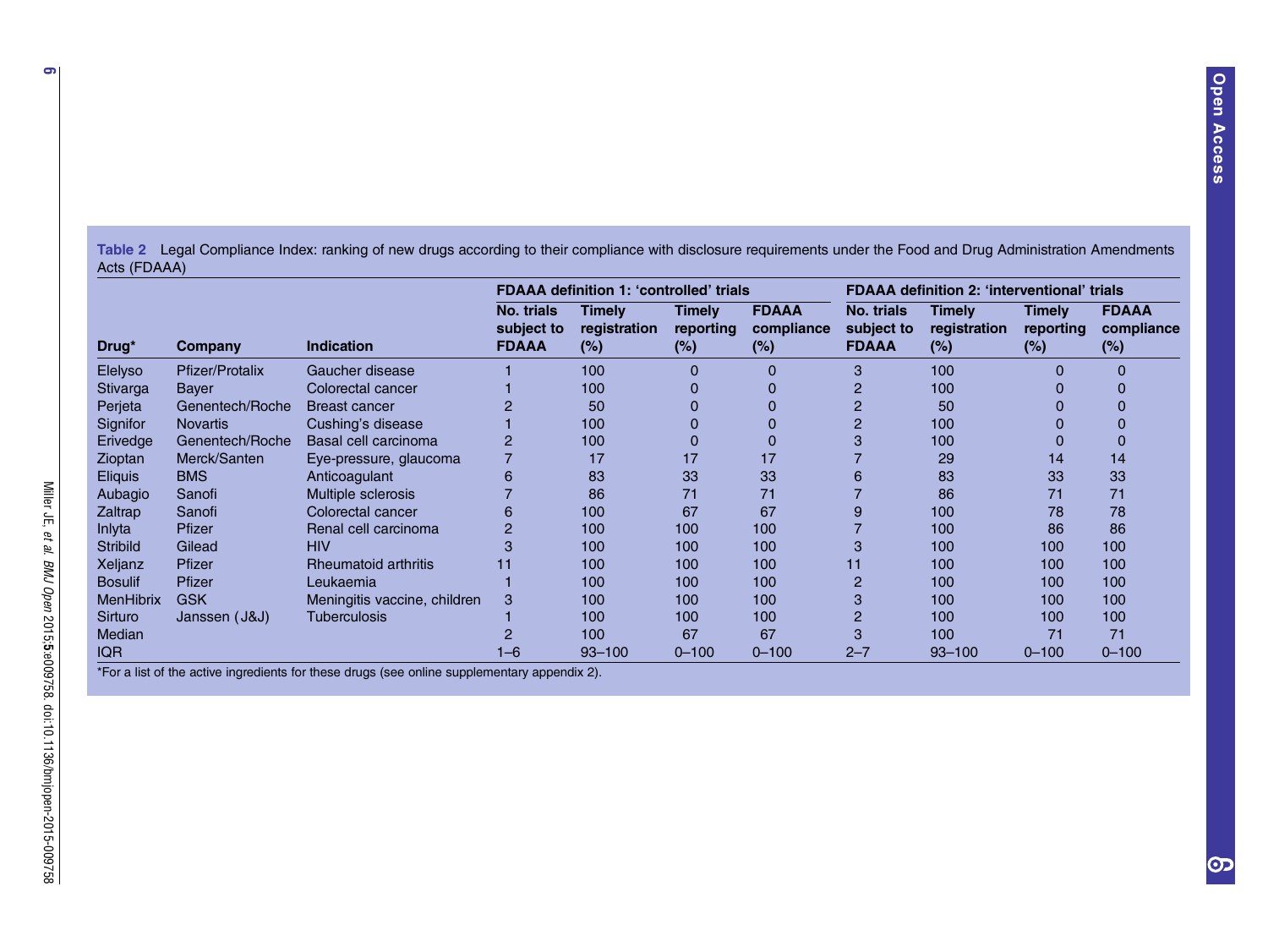requirements are perceived to be unclear or ambiguous, as a spectrum of interpretations of FDAAA has emerged. Some companies believe only controlled trials are subject to mandatory disclosure, others interventional trials. Some believe that results are due 1 year after a trial's primary completion date regardless of whether the drug has been approved, while others believe results are not due until 30 days post-FDA approval of a trial's investigated indication. There is also disagreement about the role of certificates of delay. These varying interpretations for FDAAA came to light during our discussions with the ranked companies. Recall that we sent all data to the companies whose products we scored (with a 100% response rate).

Second, mergers, acquisitions, collaborations and licensing agreements may complicate compliance. Two companies in our sample acquired or licensed drugs initially developed by smaller companies, and another used a partner company for some trials, raising questions about whose responsibility it was to ensure trials complied with FDAAA.

Finally, compliance may be affected by a perceived lack of enforcement. FDAAA empowers the FDA to impose a \$10 000 a day penalty for non-compliance. To date, this penalty has never been imposed.

## Transparency by ethics principles

In contrast to legal requirements, that applied to roughly only one-fifth of all clinical trials supporting a new drug approval, ethics standards enshrined in the Common Rule, Helsinki Declaration and elsewhere, apply to all clinical trials. Ethically, all research involving human participants should be 'designed to develop or contribute to generalisable knowledge',<sup>[20](#page-8-0)</sup> that is, should be publicly accessible. Surprisingly, adherence to this ethics standard was similar to that to legal standards: the results of approximately two-thirds of the studied trials, per drug, were publicly accessible, either through results reporting in ClinicalTrials.gov or publication. Adherence may be less than complete because companies may not act without an authoritative body promulgating an organising policy. Perhaps the new WHO guidelines calling for all trial results to be publicly disclosed, including phase I trials, may serve this purpose.<sup>[21](#page-8-0)</sup> Our proposed pharmaceutical transparency scorecard may also help.

## Motivating transparency

Given the wide variation in compliance with both legal and ethical standards across drugs and companies, we propose continuing our clinical trials transparency monitoring, evaluations and scoring of new drugs approved by the FDA, along with their sponsors. These ongoing rankings—developed initially with support from Harvard University, Duke University, Susan G. Komen Foundation and the Raskob Foundation (for a full list of sponsors, see the Acknowledgements section)—will be conducted annually under the auspicious of Bioethics

International, with grant support from the Laura and John Arnold Foundation.<sup>[22](#page-8-0)–24</sup>

This system will help identify best practices, incent better behaviours and standardise the industry's practices and thereby contribute importantly to an enrichment of medical knowledge. Moreover, the scorecard and rankings have the potential to benefit consumers of clinical trial information by helping to assure them of the integrity and completeness of their data. Not least, full transparency of clinical trials would also strengthen the protection of human research participants by avoiding their unknowing recruitment into already failed experiments.

### **Limitations**

Several limitations deserve further consideration. We limited our study to 1 year of FDA approvals: 15 drugs sponsored by 10 large companies. Further measurements are needed of trials for drugs approved in other years, of additional sponsors (such as smaller companies and academic centres), and of the quality of reported information. We are in the process of expanding the rankings to include drugs approved in other years as well as additional trial sponsors. At times, mergers, acquisitions, subsidiaries, partnerships and licensing practices complicated determining the sponsors and responsible parties for trial transparency. Lastly, there is some disagreement on whether the scores and index we presented should include a weighting mechanism to account for the variation in the number of trials conducted per drug to gain FDA regulatory approval.

#### **CONCLUSION**

Nearly two-thirds of clinical trials supporting new drugs approved by the FDA in 2012 were publicly disclosed, perhaps encouraging but below both legal and ethics standards. While several large companies' drugs were superseding legal requirements, others had low rates of transparency. Implementing a transparency scorecard and ranking system for all newly approved drugs could motivate and increase transparency, thereby supporting existing transparency initiatives, advancing clinical innovation, promoting a trustworthy innovation sector and strengthening protection of human research subjects globally.

#### Author affiliations

<sup>1</sup>NYU Langone Medical Center, NYU School of Medicine, Bioethics International, New York, New York, USA

<sup>2</sup>Edmond J. Safra Center for Ethics, Harvard University, Massachusetts General Hospital, Harvard Medical School, Cambridge, Massachusetts, USA <sup>3</sup>Section of General Internal Medicine and the Robert Wood Johnson Clinical Scholars Program, Department of Internal Medicine, Yale School of Medicine, New Haven, Connecticut, USA

<sup>4</sup>Department of Health Policy and Management, Yale School of Public Health, New Haven, Connecticut, USA

5 Center for Outcomes Research and Evaluation, Yale–New Haven Hospital, New Haven, Connecticut, USA